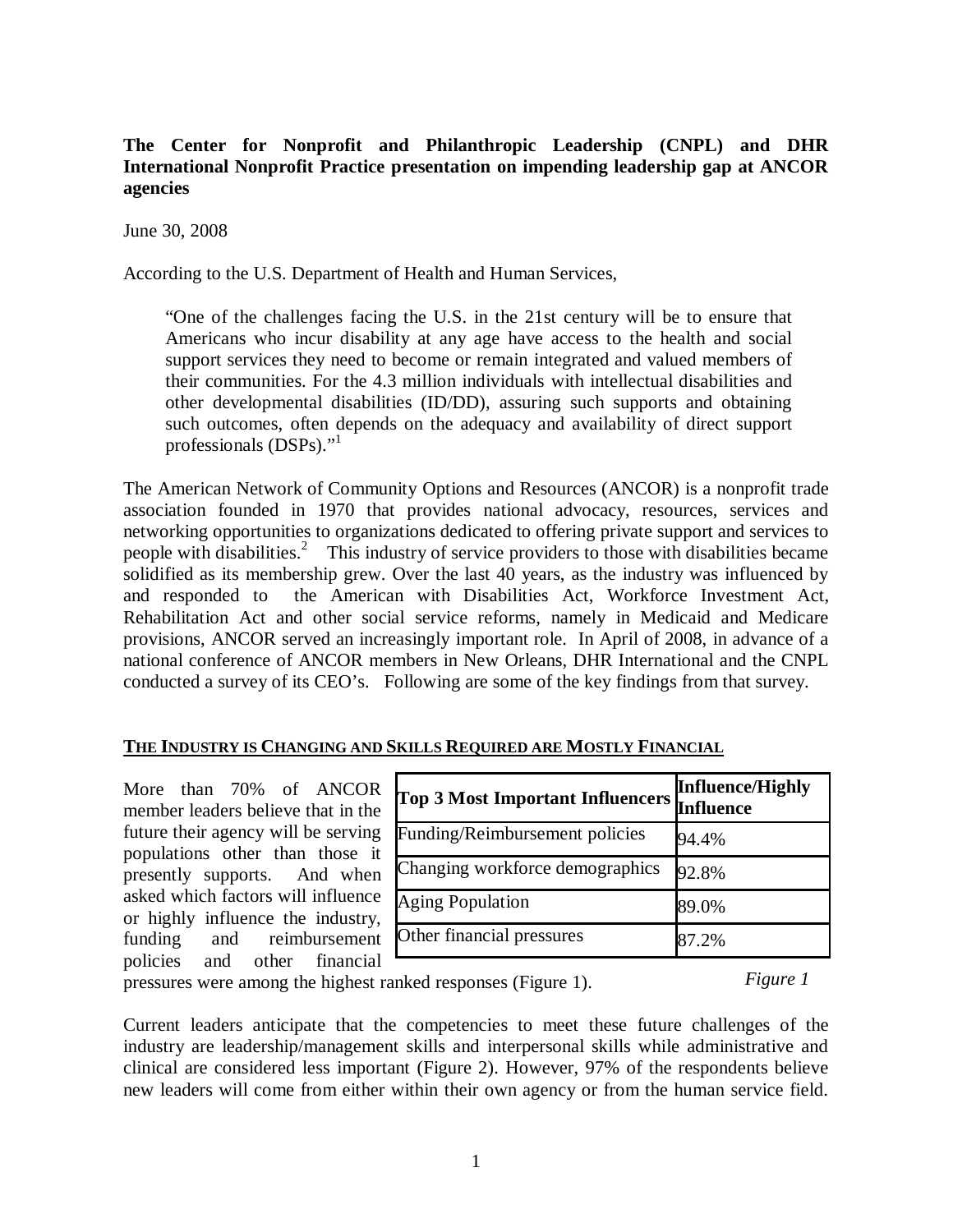

This is noteworthy because it may result in a potential candidate pool possessing the clinical skills but lacking the more essential leadership/ management skills.

## **LEADERSHIP GAP**

ANCOR member agencies, similar to many other nonprofit organizations in the United States, are facing an impending leadership gap. An extensive survey conducted by the Bridgespan Group of the leadership requirements of nonprofits with revenues greater than \$250,000 revealed that the nonprofit sector will need nearly  $80,000$  new leaders in  $2016$ .<sup>3</sup> According to the ANCOR survey, one in four executive directors plan to retire within the next five years and, it should be noted, this assumes that these executives will "voluntarily" retire – others may be forced to leave because of illness, burnout or per the board's request, which may

result in a higher number of executive directors leaving their current position.. This looming leadership gap is even more troubling considering that almost three quarters of the current leadership positions are filled by those with twenty or more years of experience. Figure 3 demonstrates the imbalance in the



number of executive directors currently leading agencies. One may conclude that there will not be an adequate number of experienced industry executives to fill those vacated positions.